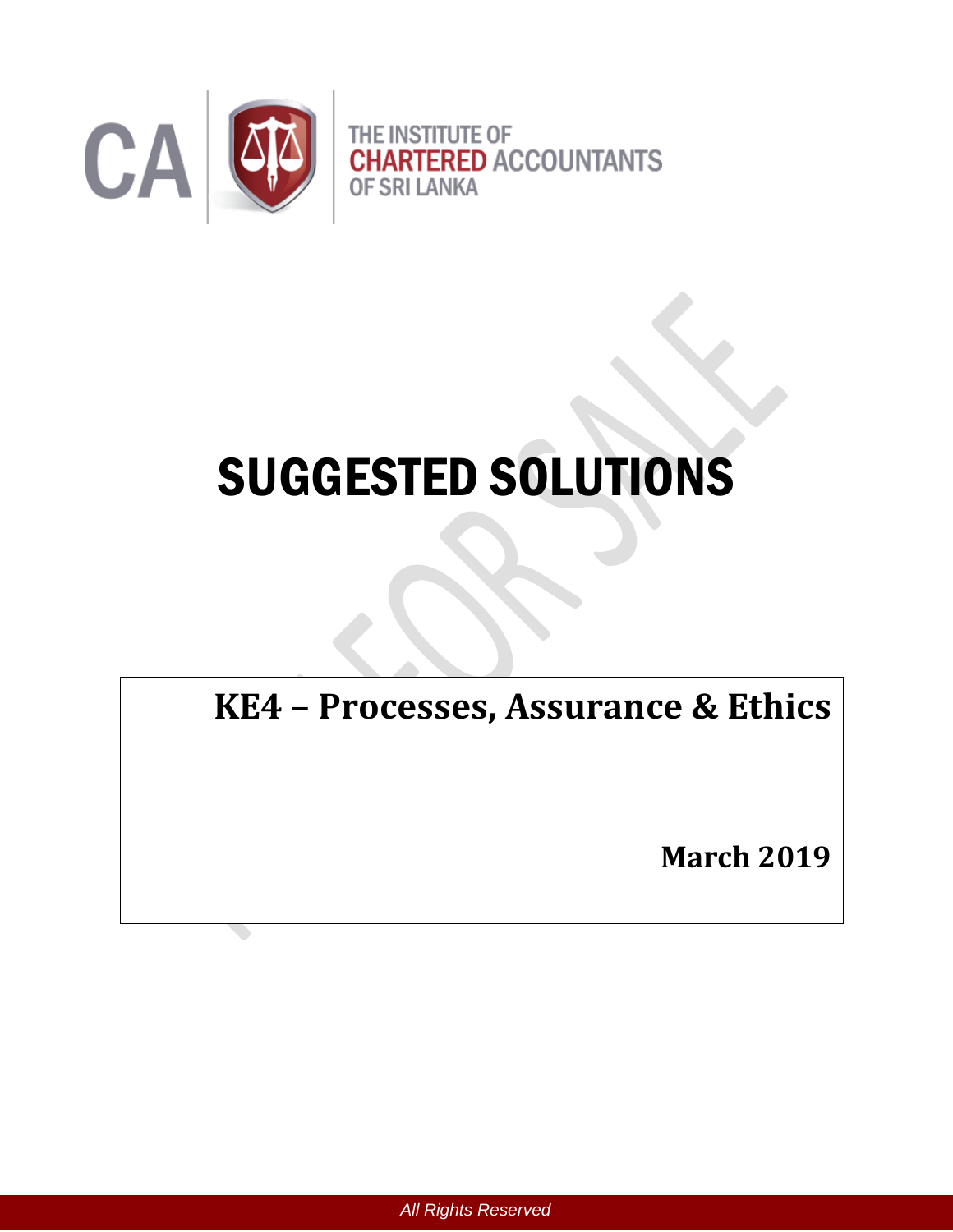# **SECTION 1**

#### **Answer 01**

#### 1.1

**Learning outcome/s: 1.1.1** Identify the different types of business organisations and their objectives. Study text reference: Page 7 **Correct answer: B**

1.2

### **Learning outcome/s: 1.1.3**

Define the elements of the external environment that affect business organisations, such as political, legal technological, economic etc.

Study text reference: Pages 15 – 19

**Correct answer: C**

#### 1.3

**Learning outcome/s: 1.2.1** Define the term "risk". Study text reference: Pages 27 and 28 **Correct answer: B**

1.4

**Learning outcome/s: 2.1.2** Identify the documents relating to procurement cycle, point of origination, flow of documents and purpose. Study text reference: Pages 82 and 83 **Correct answer: D**

1.5

**Learning outcome/s: 2.2.1** Identify activities connected with the payroll process such as recruitment, preparation and payment of salaries. Study text reference: Pages 127 and 128 **Correct answer: D**

1.6

**Learning outcome/s: 4.2.3** Explain the ethical issues (such as conflict of interest, accepting and making offers) that an accountant may encounter. Study text reference: Page 260 **Correct answer: D**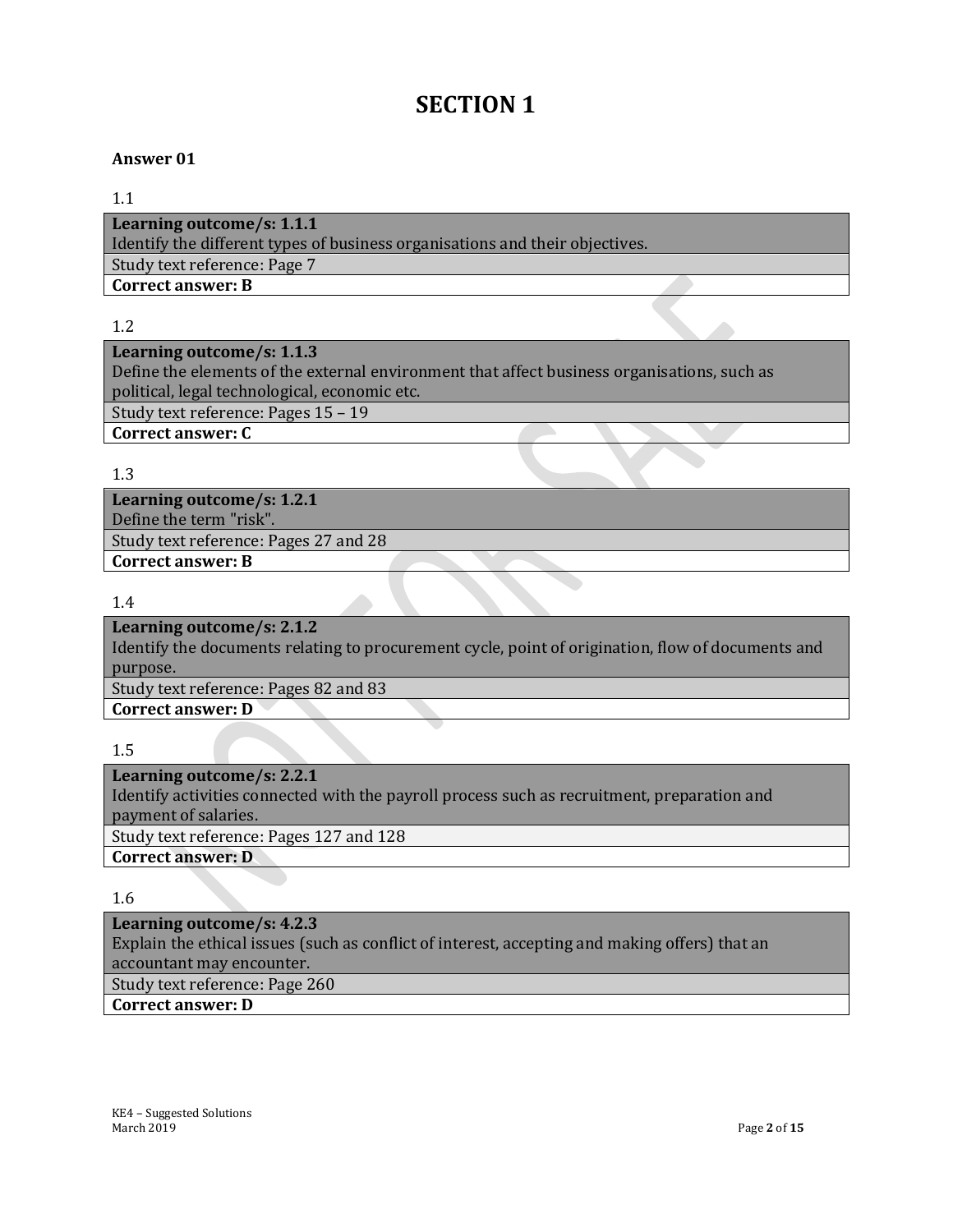# 1.7

**Learning outcome/s: 3.3.1**

Explain the importance of IT general controls and application controls in achieving control objectives in a given business process.

Study text reference: Page 235

**Correct answer: D**

## 1.8

**Learning outcome/s: 2.6.1** Credit acceptance. Study text reference: Page 12 (additional study support material) **Correct answer: C**

## 1.9

**Learning outcome/s: 5.1.2** Explain the key areas of the assurance framework, including elements, objectives, scope etc. Study text reference: Page 279

**Correct answer: A**

# 1.10

**Learning outcome/s: 5.4.2** Identify factors that affect auditors' judgment as to what constitutes sufficient appropriate evidence. Study text reference: Page 303 **Correct answer: B**

**(2 x 10 = Total: 20 marks)**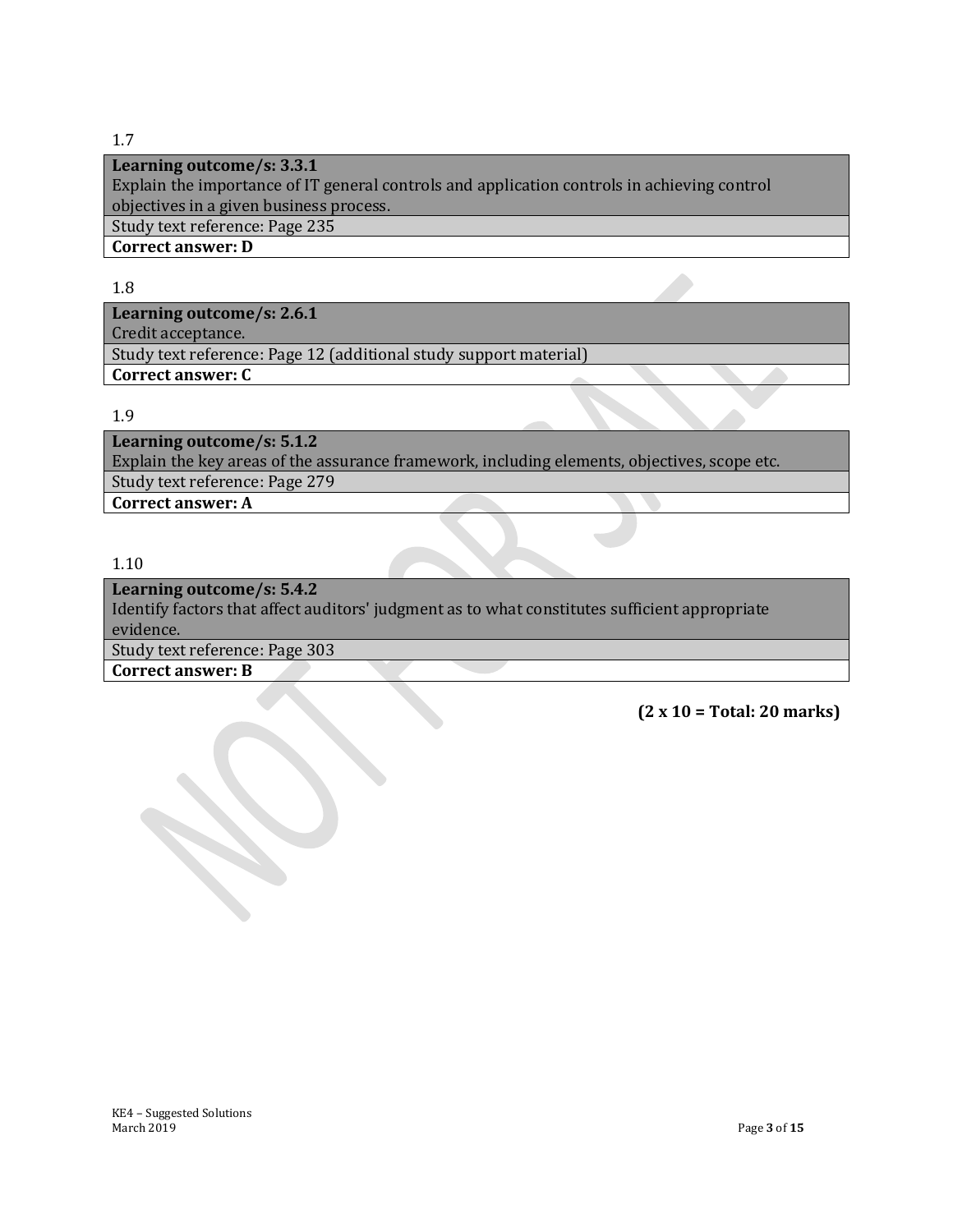## **Answer 02**

# 2.1

#### **Learning outcome/s: 1.3.1**

Identify the different types of risks that an entity is exposed to (including those arising from both the internal and external environment of an entity).

Study text reference: Page 32

- Fraud risk
- Compliance risk (health regulations)
- Reputational risk
- Mistakes by employees
- Failure to perform procedures correctly
- Breakdown of equipment
- Failing to handle customer complaints properly

# 2.2

## **Learning outcome/s: 1.8.1**

Identify the governance structure of a business organisation.

Study text reference: Page 68

The external auditor considers the effectiveness of internal financial controls as part of the annual audit process. They report to management and the audit committee about any weaknesses in the internal financial controls that they discover. However, the external auditor does not have direct responsibility for internal controls.

# 2.3

# **Learning outcome/s: 1.5.3**

Identify the role of the internal control system in an entity in mitigating risk at the business process level.

Study text reference: Page 50

Internal controls are designed to provide reasonable assurance regarding the achievement of objectives in the following areas.

- 1. Reliability of financial reporting
- 2. Effectiveness and efficiency of operations
- 3. Compliance with applicable laws and regulations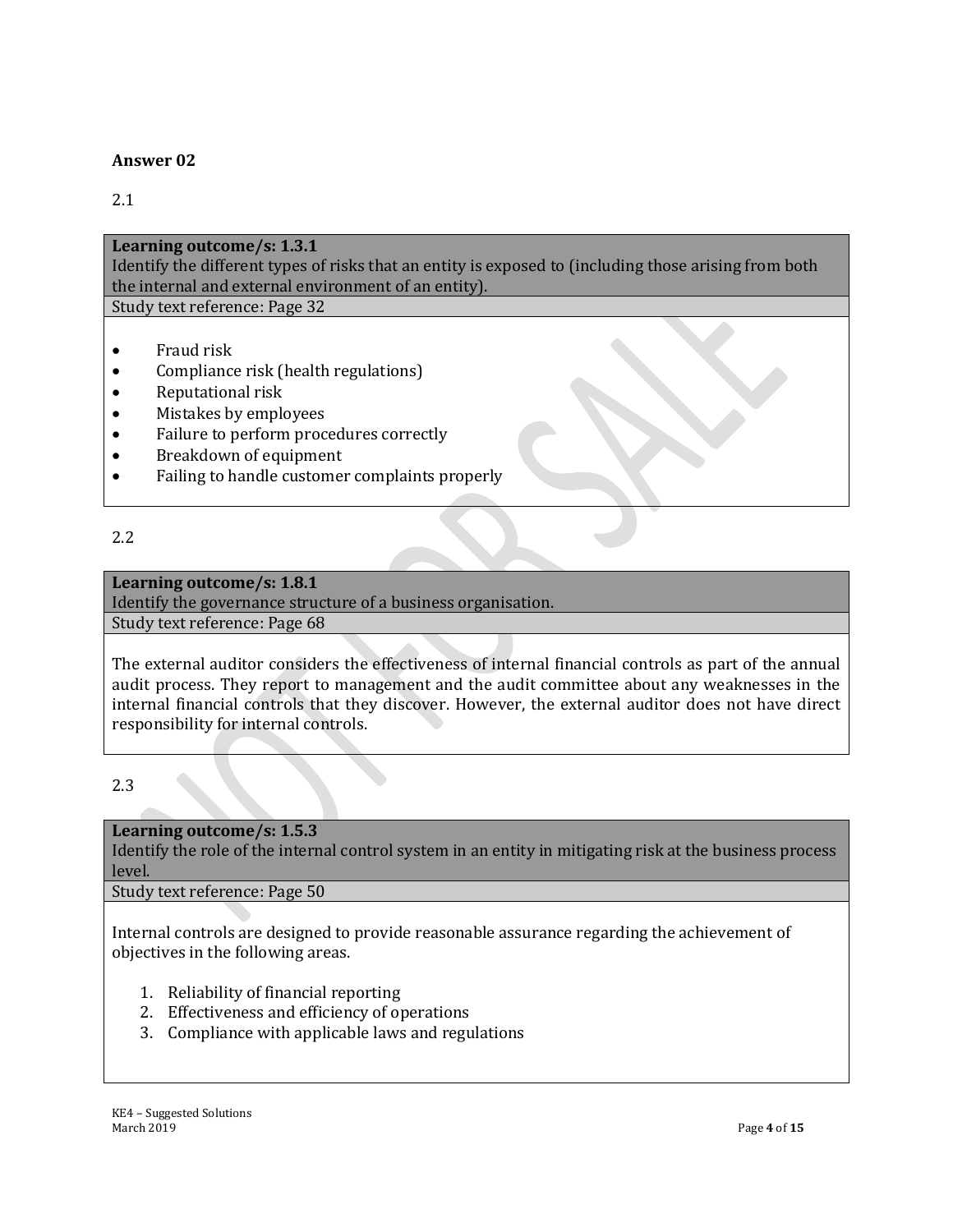## **Learning outcome/s: 1.6.2**

Explain the role of the information system and communications system within the overall internal control system of an entity.

#### Study text reference: Page 62

To overcome this problem companies may establish a whistleblowing system that enables employees to report wrongdoings by colleagues or managers in confidence to an independent person. A whistleblowing system is therefore a form of internal control that seeks to reduce the risk that information about wrongdoings by employees will go unreported and undetected.

2.5

#### **Learning outcome/s: 2.3.1**

Identify activities connected with the payroll process such as recruitment, preparation and payment of salaries.

Study text reference: Page 140

- To check whether the balance in the cash book and the balance in the bank's records agree.
- To identify errors or omissions in the cash book.
- To identify possible mistakes made by the bank/management. To use as a control procedure to ensure that all payments from the bank account are properly accounted for and the accounting records for cash are correct.

2.6

## **Learning outcome/s: 2.4.1**

Identify activities connected with PPE management, including:

- CAPEX budgeting and approval
- Vendor selection and lender procedures
- Capitalisation and depreciation
- Fixed assets register
- Physical controls
- Disposal

Study text reference: Page 169

- The chosen vendor may have more experience in the type of work that is the subject of the contract.
- The chosen vendor may be able to deliver the equipment within a shorter period of time. The chosen vendor may have a good track record of providing such a specialised plant to other entities.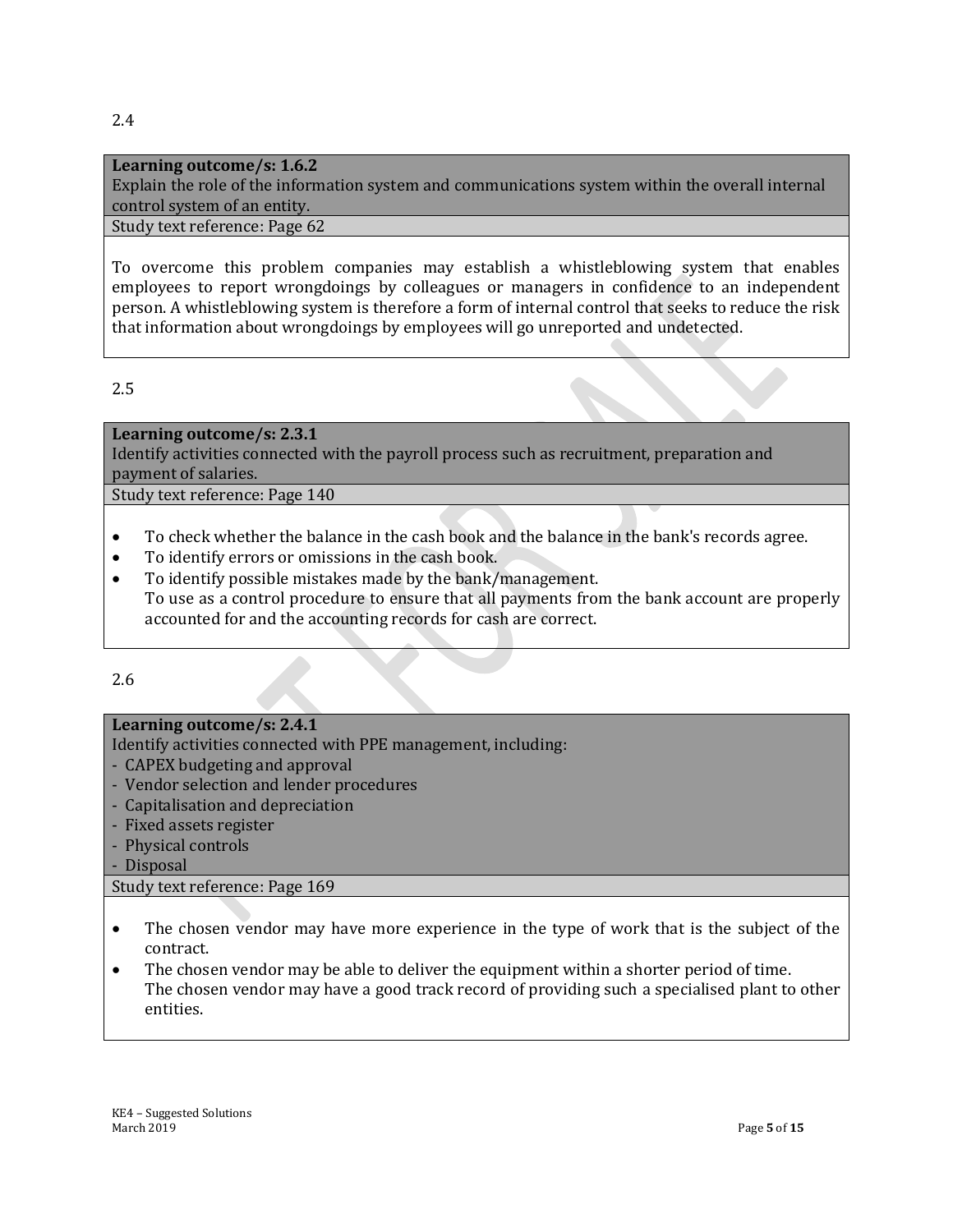# **Learning outcome/s: 2.6.3**

Business risk in the sales process.

Study text reference: Page 11 (additional study support material)

- Invoices should be checked by one person and approved by another person.
- Invoicing should be computerised.
- Invoices should be serially pre-numbered. Monthly statements should be sent to customers to get the balance confirmed.

## 2.8

**Learning outcome/s: 3.4.1** Explain deficiencies in internal controls in a given business process. Study text reference: Pages 237 – 239

- Petty cash payments A maximum limit is set to have control over payments and minimise the impact of fraud. Making payments in two tranches to avoid the maximum limit for petty cash payments. This will lead to misappropriation of assets/cash of the entity.
- No specific petty cash float. Hence, fraud committed may not be identified in a timely manner. Issuing a cash cheque for Rs. 25,000 instead of issuing a crossed cheque in favour of the supplier will give room for theft of cash.

# 2.9

# **Learning outcome/s: 4.2.3**

Explain the ethical issues (such as conflict of interest, accepting and making offers) that an accountant may encounter.

Study text reference: Page 259

The principle of confidentiality imposes an obligation on a professional accountant to refrain from:

- (a) Disclosing to anyone outside the firm any confidential information without proper and specific authority.
- (b) Using confidential information to their personal advantage or the advantage of a third party.

Confidentiality is an important fundamental ethical principle but there are circumstances in which the law allows or requires confidentiality to be breached, such as the following.

- Where disclosure is permitted by law and is authorised by the client or employer e.g. Companies Act, Sri Lanka Accounting Standards.
- Where disclosure is required by law e.g. to provide documents or other evidence for legal proceedings.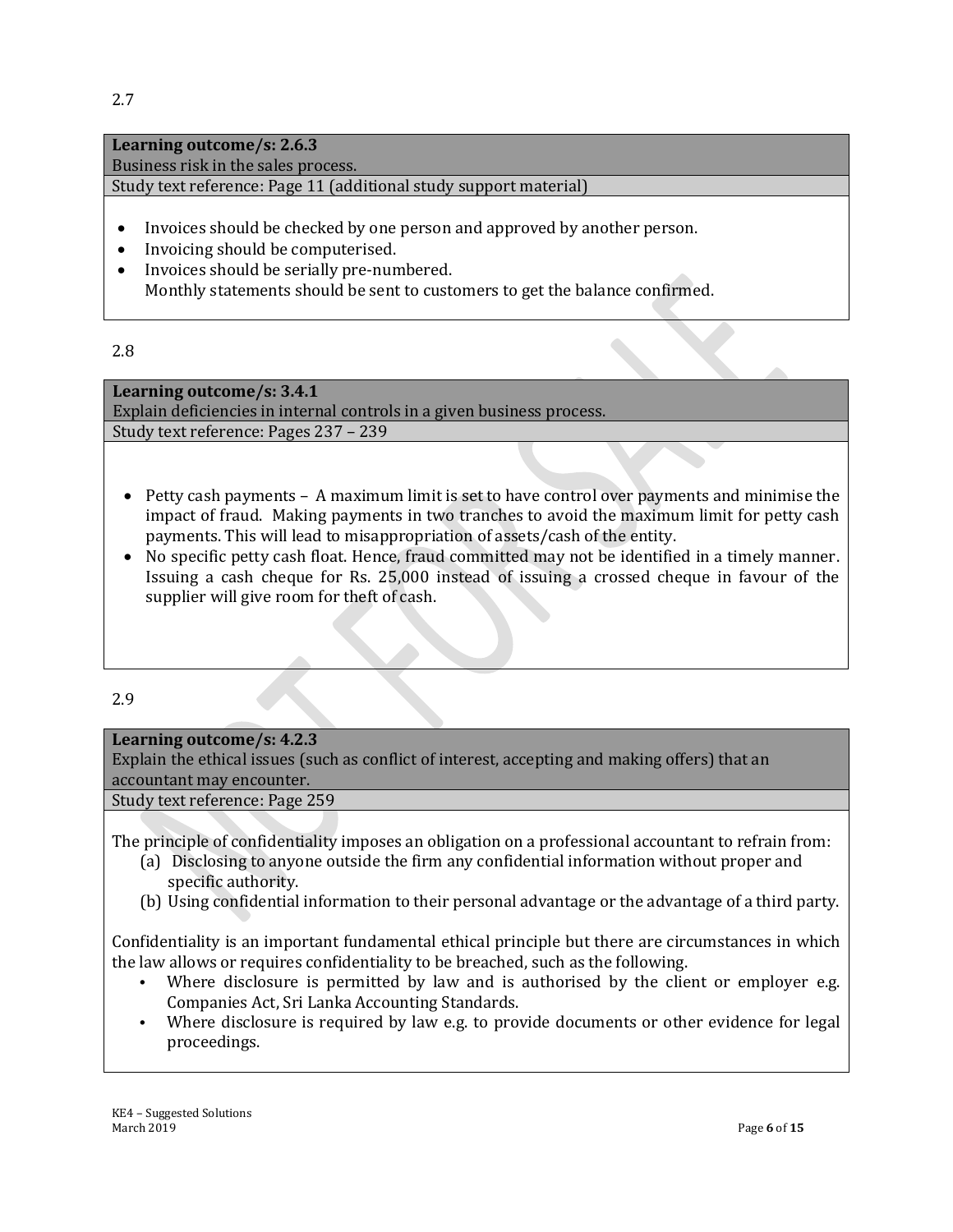2.10

| Learning outcome/s: 5.5.1                           |  |
|-----------------------------------------------------|--|
| Explain the concepts and meanings of:               |  |
| - Sufficient and appropriate audit evidence         |  |
| - The nature, timing and extent of audit procedures |  |
| Study text reference: Pages 279 and 303             |  |
|                                                     |  |

- An assurance practitioner reaches an opinion on the basis of the evidence that they are able to gather. The evidence available to the assurance practitioner must be sufficient; that means there should be a large enough quantity of evidence. The quality of evidence depends on the risk of the subject matter being materially misstated by its preparer. However, the quality of evidence depends on the quantity too. When audit evidence is very reliable, less evidence may be required.
- Assessment of risk at the financial statement level and/or the individual transaction level as the risk increases, then more evidence is required.
- Materiality of the item more evidence will normally be collected on material items whereas immaterial items may simply be reviewed to ensure they appear materially correct.
- Nature of the accounting and internal control systems the auditor will place more reliance on good accounting and internal control systems, limiting the amount of audit evidence required.
- Auditor's knowledge and experience of the business where the auditor has good past knowledge of the business and trusts the integrity of the staff, then less evidence will be required.
- Findings of audit procedures where findings from related audit procedures are satisfactory (e.g. tests of controls over revenue), then less substantive evidence will be collected.
- Source and reliability of the information where evidence is obtained from reliable sources (e.g. written evidence), then less evidence is required than if the source was unreliable (e.g. verbal evidence).

**(Total: 30 marks)**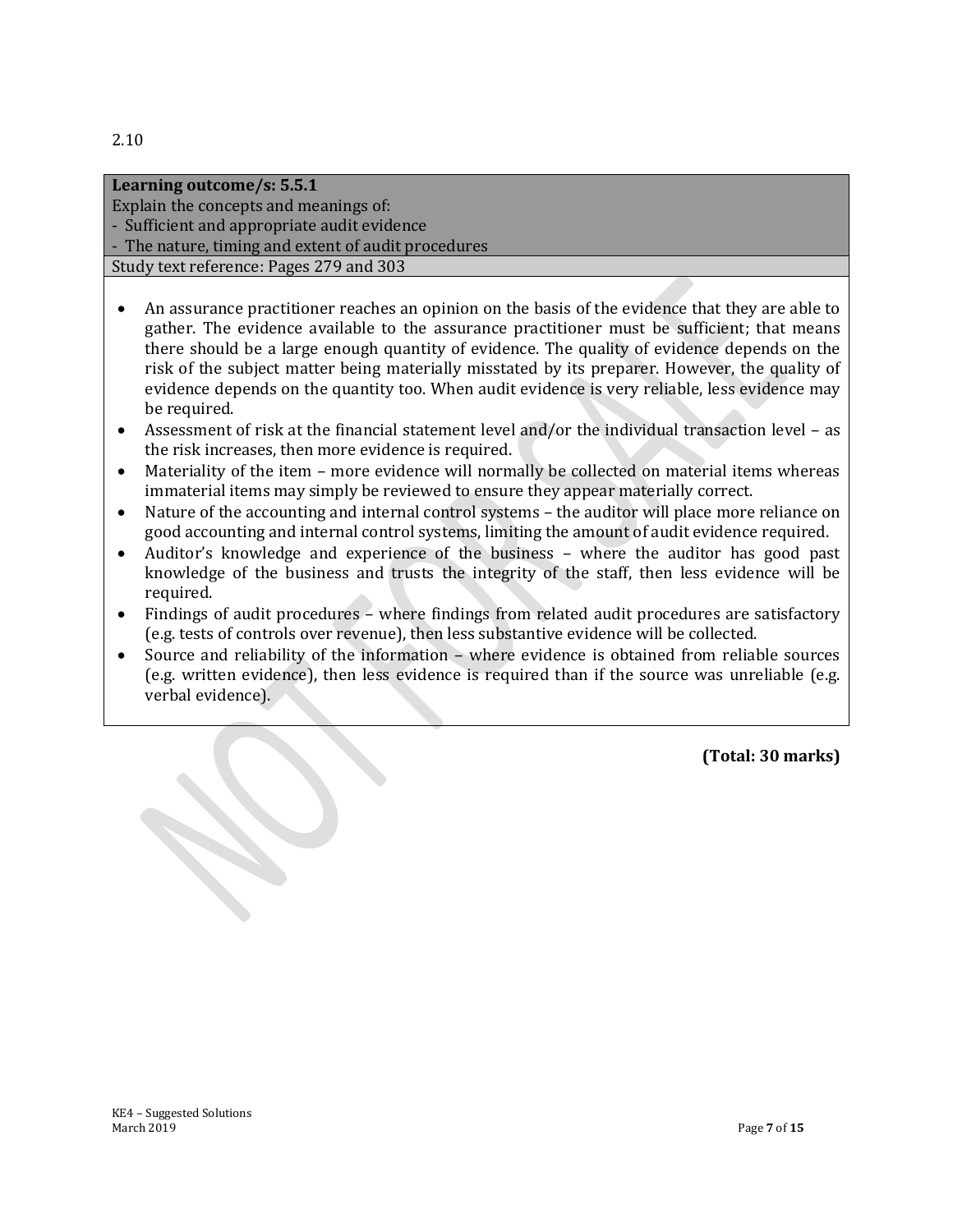# **SECTION 2**

## **Answer 03**

#### **Learning outcome/s: 2.4.1 and 2.3.3**

- 2.4.1 Identify activities connected with PPE management, including:
	- Capex budgeting and approval
	- Vendor selection and lender procedures
	- Capitalisation and depreciation
	- Fixed assets register
	- Physical controls
	- Disposal
- 2.3.3 Assess the business risks connected with sub-activities relating to the cash management process.

#### Study text reference: Pages 148, 149 and 182

(a)

- There should be a capex budget prepared based on the requirements submitted by the heads of department.
- Prior to purchasing a fixed asset, the respective head of department must fill a capital expenditure requisition form and forward it to the chief accountant. The chief accountant should then check whether the requested purchase has been approved in the capex budget and if so, certify the requisition and forward the certified requisition to the purchasing officer.
- The purchasing officer should obtain at least three quotations from reputed suppliers and forward them to the chief accountant. The chief accountant should check the quotations against the approved capex budget and in consultation with the respective head of department, recommend the purchase from the most suitable supplier, considering the price and quality of the quoted items.
- The chief accountant should forward the requisition and quotations along with the recommendation to the managing director for approval and evaluation.
- If there is a cost overrun (actual expenditure exceeding the estimated cost reflected in the budget) at the time of purchase of any asset, the additional expenditure should be submitted for board approval. The managing director must approve the capital expenditure with covering approval from the board of directors, if the expense to be incurred is urgent.
- Respective head of department should inspect the fixed asset once supplied for the quantity, quality and functionality as stated in the purchase requisition.
- Purchasing officer should check the details in the supplier invoice for the PPE against the purchase requisition and the physical goods, and authorise the invoice for payment.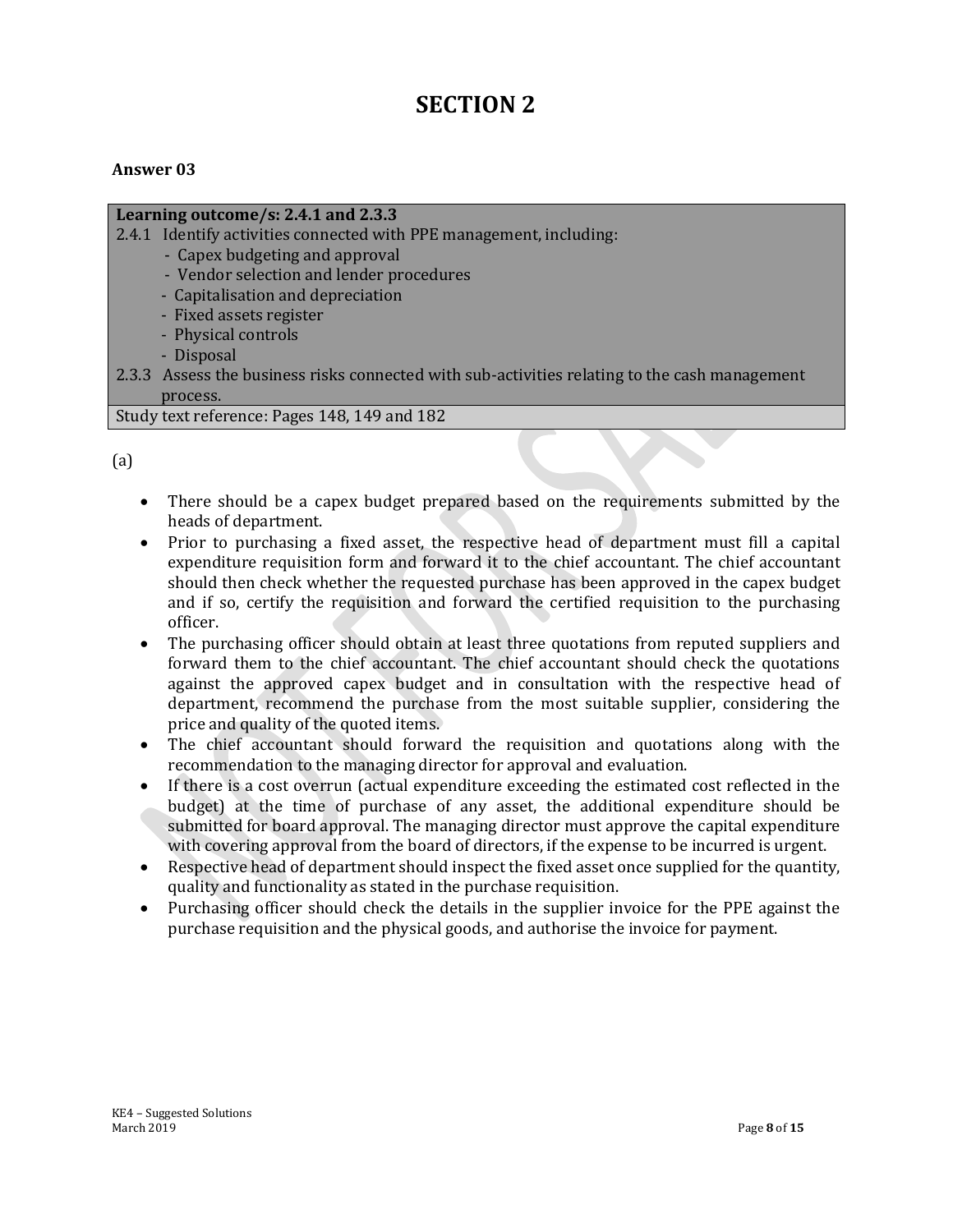- The business only accepts cash, which means there is a significant amount of cash collected daily. Also, since a cashier and other employees are employed to manage the cash, there is a risk of theft by them. Cash may be stolen or there is a possibility of misappropriation of it by the cashier/employees.
- There is a risk that receipts may not be issued to all customers. If that is the case, it may be difficult to assess whether cash is available/collected for all the sales made. There is yet again a risk of misappropriation of cash.
- There is a risk of issuing incorrect cash receipts to customers. If daily sales are reconciled with the cash collected, there could be a mismatch.
- Since the shop is open for long hours including on bank holidays, cash could be stolen by burglars if there is no proper control to either bank it or safely keep it in a different location.
- Suraj does not check the cash collected daily with the daily sales. This will leave room for misappropriation of cash.

**(Total: 10 marks)**

(b)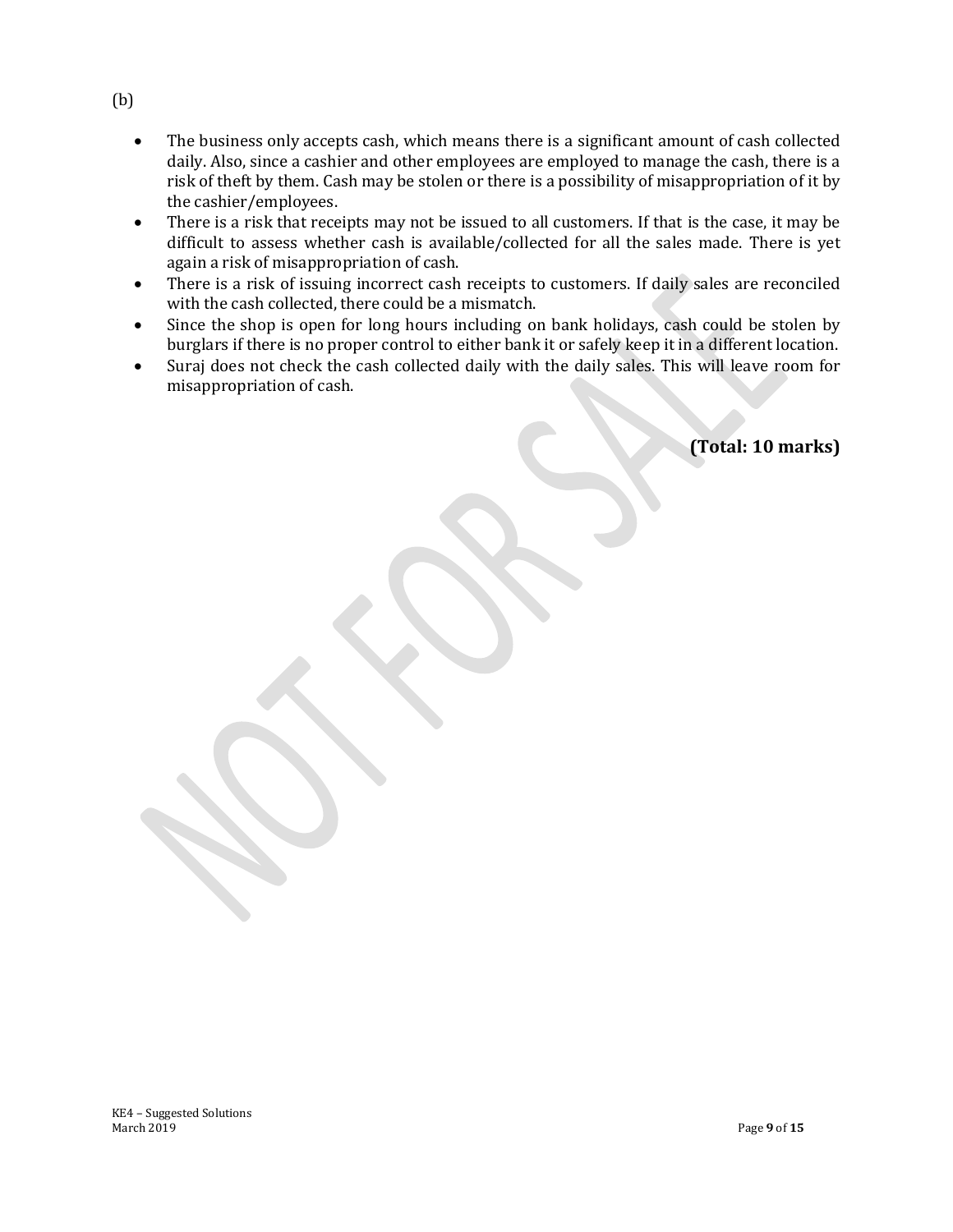#### **Answer 04**

#### **Learning outcome/s: 3.2.1 and 4.2.2**

- 3.2.1 Explain the importance of operating effectiveness of internal control.
- 4.2.2 Explain integrity, objectivity, professional competence and due care, confidentiality and independence.

Study text reference: Pages 230, 231 and 256

- (a) Inherent limitations of the internal control system.
	- Purchasing manager placing orders with suppliers who have quoted higher prices by mistake  $\rightarrow$  human error.
	- The accountant and the purchasing manager dividing such stolen money amongst themselves  $\rightarrow$  collusion.
	- Operations director's instructions to place orders  $\rightarrow$  override of controls
	- System issue  $\rightarrow$  software failure
	- Delivering wrong flowers to customers  $\rightarrow$  human error

#### (b)

Accountants have an obligation to their employers and clients to know what they are doing, and to do it right.

The principle of professional competence and due care imposes an obligation on accountants to:

- Maintain their professional knowledge and skills at the level required to ensure that their clients or employers receive a competent professional service**.**
- Act diligently in accordance with applicable technical and professional standards when providing professional services**.**

**(Total: 10 marks)**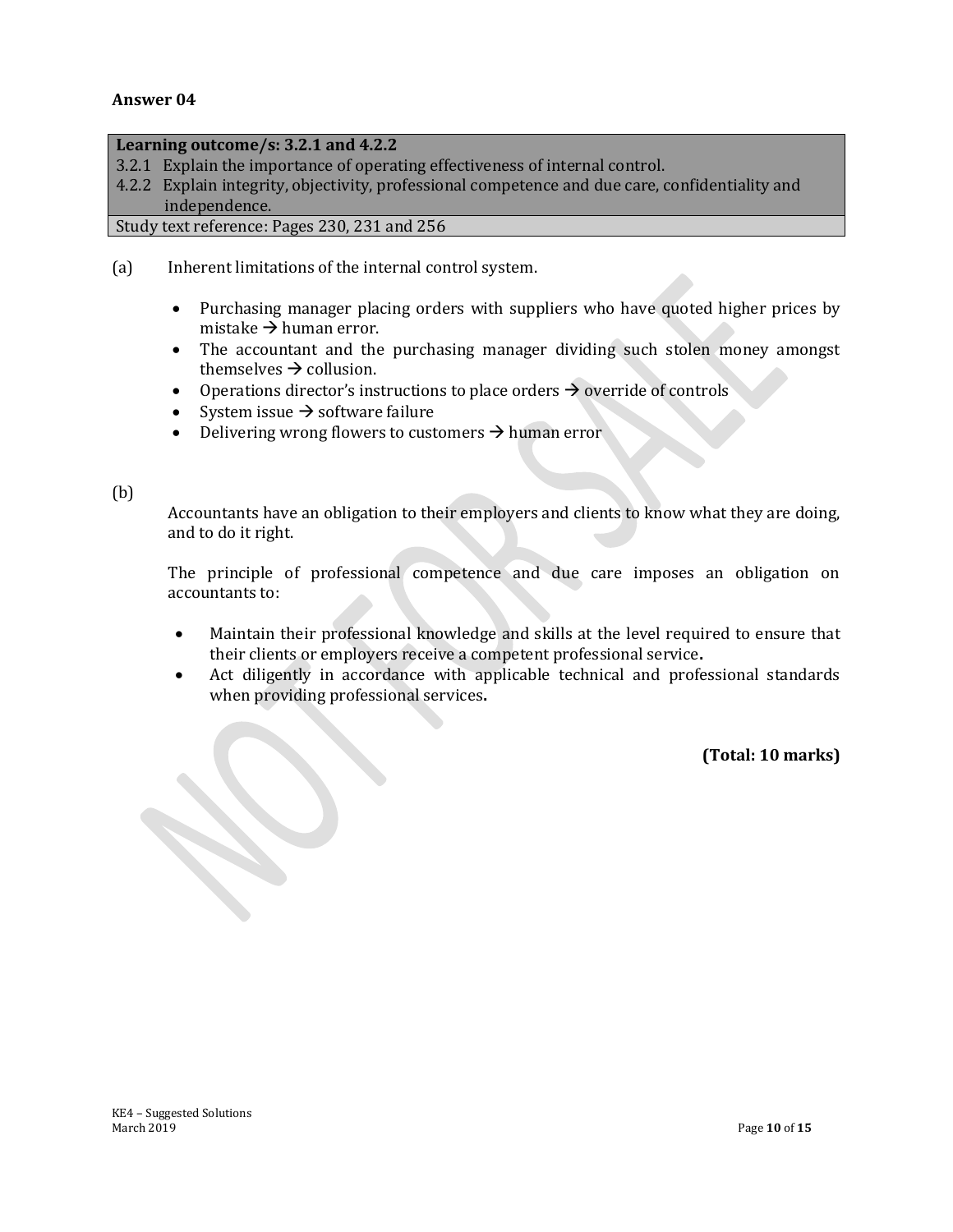**Learning outcome/s: 5.1.1** Explain the concept of assurance. Study text reference: Page 276

(a)

- An assurance engagement will involve a **three-party relationship** (separate parties):
	- $\triangleright$  Intended user the person who requires the assurance report
	- $\triangleright$  Responsible party the organisation responsible for preparing the subject matter to be reviewed, and
	- $\triangleright$  Practitioner (i.e. an accountant) the professional who will review the subject matter and provide the assurance
- A second element is a **suitable subject matter**. The subject matter is the data that the responsible party has prepared and requires verification. It can take many forms including financial performance (e.g. historical financial information), non-financial performance (e.g. key performance indicators), processes (e.g. internal controls) and behaviour (e.g. compliance with laws and regulations).
- **Suitable criteria** is required in an assurance engagement. The subject matter is compared to the criteria in order for it to be assessed and an opinion provided. These criteria will depend on the nature of the subject matter.
- Sufficient **appropriate evidence** has to be obtained by the practitioner in order to give the required level of assurance.
- An **assurance report** is the opinion that is given by the practitioner to the intended user and the responsible party.

(b)

(i) Reasonable assurance means that the auditor provides a high, but not absolute level of assurance, and has carried out sufficient appropriate work to be able to state that the financial information audited gives a true and fair view, and is free from material misstatements.

Limited assurance means that the auditor provides a limited level of assurance that nothing has come to the attention of the auditor that indicates the financial information subject to review is free of material misstatements. The extent of work carried out is normally less, which means that less reliance can be placed on a limited assurance report.

- (ii) The advantages of obtaining limited assurance report.
	- The user of the financial information receives some comfort (sufficient assurance) that the information is plausible, even though that assurance is less than reasonable assurance.
	- The report adds some credibility to the financial information because it has been reviewed by a professional accountant.
	- The report will be more cost-effective than obtaining a full reasonable assurance report.

**'**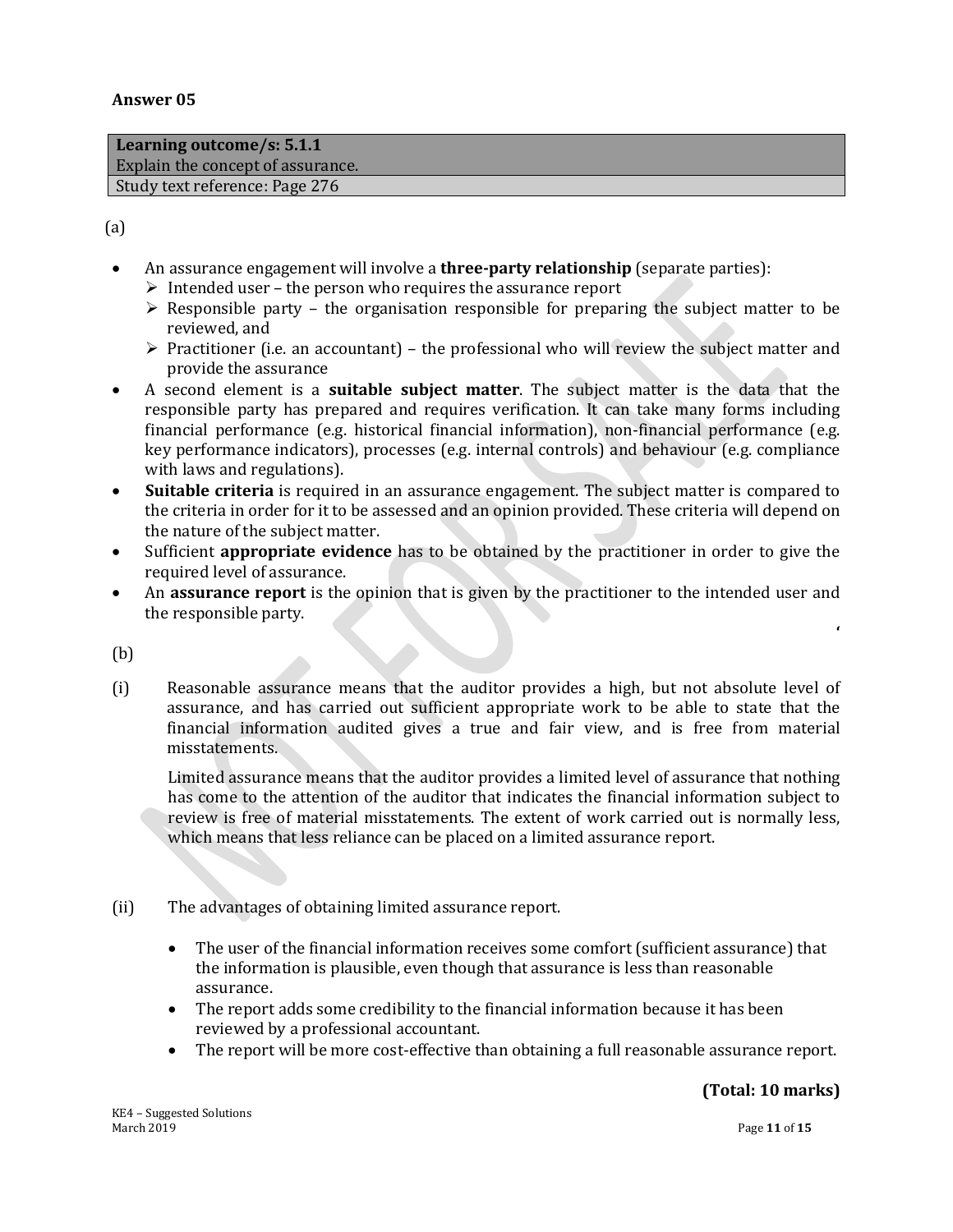#### **Answer 06**

#### **Learning outcome/s: 5.5.3 and 5.5.4**

5.5.3 List different audit procedures used to gather audit evidence.

5.5.4 Explain how an auditor considers the relevance and reliability of information to be used as audit evidence.

Study text reference: Pages 303, 304, 310 and 311

#### (a) Testing procedures

- Inspection
- Observation
- Inquiry and confirmation
- Re-calculation
- Re-performance
- Analytical procedures
- (b)
- Relevance deals with logical connection of the purpose of the audit procedure and the assertion under consideration.
- Mohan should keep in mind what assertions to address when auditing accounts receivable. These include RO, existence, valuation etc. Therefore, he should obtain audit evidence to address the relevant assertions. For instance, when perusing the contract with a debtor, the invoices issued to the debtor will provide evidence on existence, the right the entity has to recover the amount owed by the debtor.
- Reliability is influenced by the source and nature of the information, including the controls over its preparation and maintenance.
- External sources, for example, are likely to be more reliable than internal sources. As such, when verifying the existence of trade receivables, Mohan may request confirmations from selected debtors at the balance sheet date. Similarly, he needs to ensure the audit evidence he obtains is also reliable and not forged. Professional skepticism is important in ensuring the reliability of audit evidence.

**(Total: 10 marks)**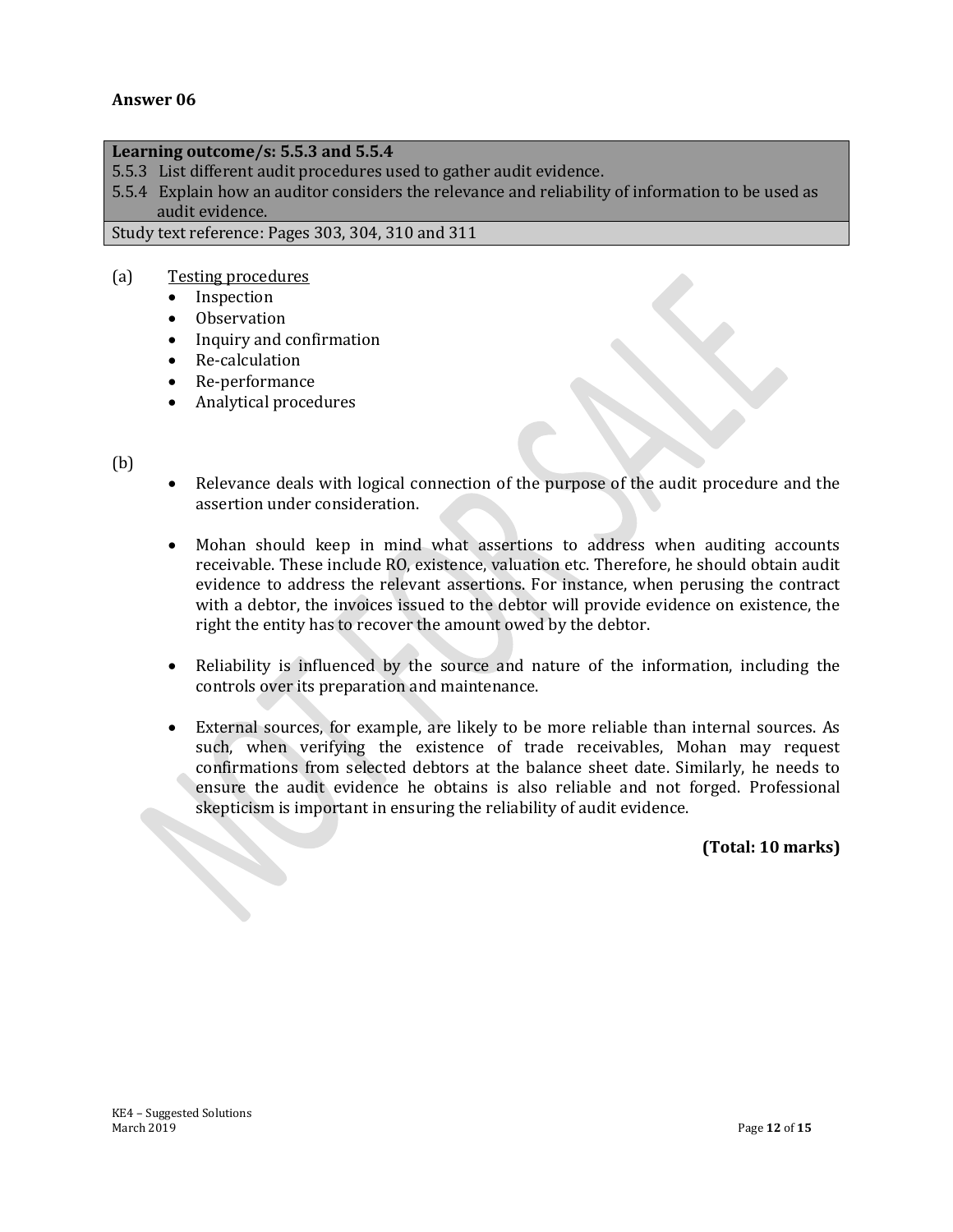# **SECTION 3**

# **Answer 07**

#### **Learning outcome/s: 2.1.3, 2.2.2, 2.5.1 and 2.6.3**

- 2.1.3 Assess the business risk connected with sub-activities relating to the procurement process.
- 2.2.2 Identify the documents relating to the payroll process, point of origination, flow of documents and purpose.
- 2.5.1 Identify activities connected with the inventory management process, such as deciding optimum order quantities, physical safeguard of inventory, receiving/issuing goods etc.

2.6.3 Business risk in the sales process.

Study text reference: Pages 99, 117 – 123 and 195 Pages 10 and 11 (additional study support material)

(a)

- The risk of invoicing/ordering at an excessive price (as there is a fixed price) the entity has agreed the price with the supplier. In case the entity fails to renew the contract, there is a risk that it can be charged a higher price, which will increase the cost of purchases.
- If the order is placed with an alternative supplier there may be a risk that this supplier is unable to supply materials as and when required.
- The quality of the product is critical for buyers. The raw material quality has an impact on the final product. The supplier who supplies the material has faced quality issues and there is a risk that Sigma will not be able to get good quality materials.
- The raw materials have been written-off. This indicates the purchases may have been made without giving due consideration to the production plan and without assessing the requirements for purchases. Therefore, there is a high risk of purchasing excessive materials or materials that are not required.

(b)

- (i) Unclaimed wages report: to have control over the wages that were not collected by the workers and ensure they are subsequently handed over to the right worker.
- (ii) Overtime list: to ensure overtime is paid for those employees who were requested to work with the approval of the line manager.
- (iii) Monthly payroll report: to ensure salaries/wages are formally approved and paid only to those who have been employed by the entity.
- (iv) Payroll reconciliation: to verify that employees have been properly paid, payroll expenses are applied to the appropriate accounts in the general ledger, and tax is paid to the Inland Revenue Department and reported accurately.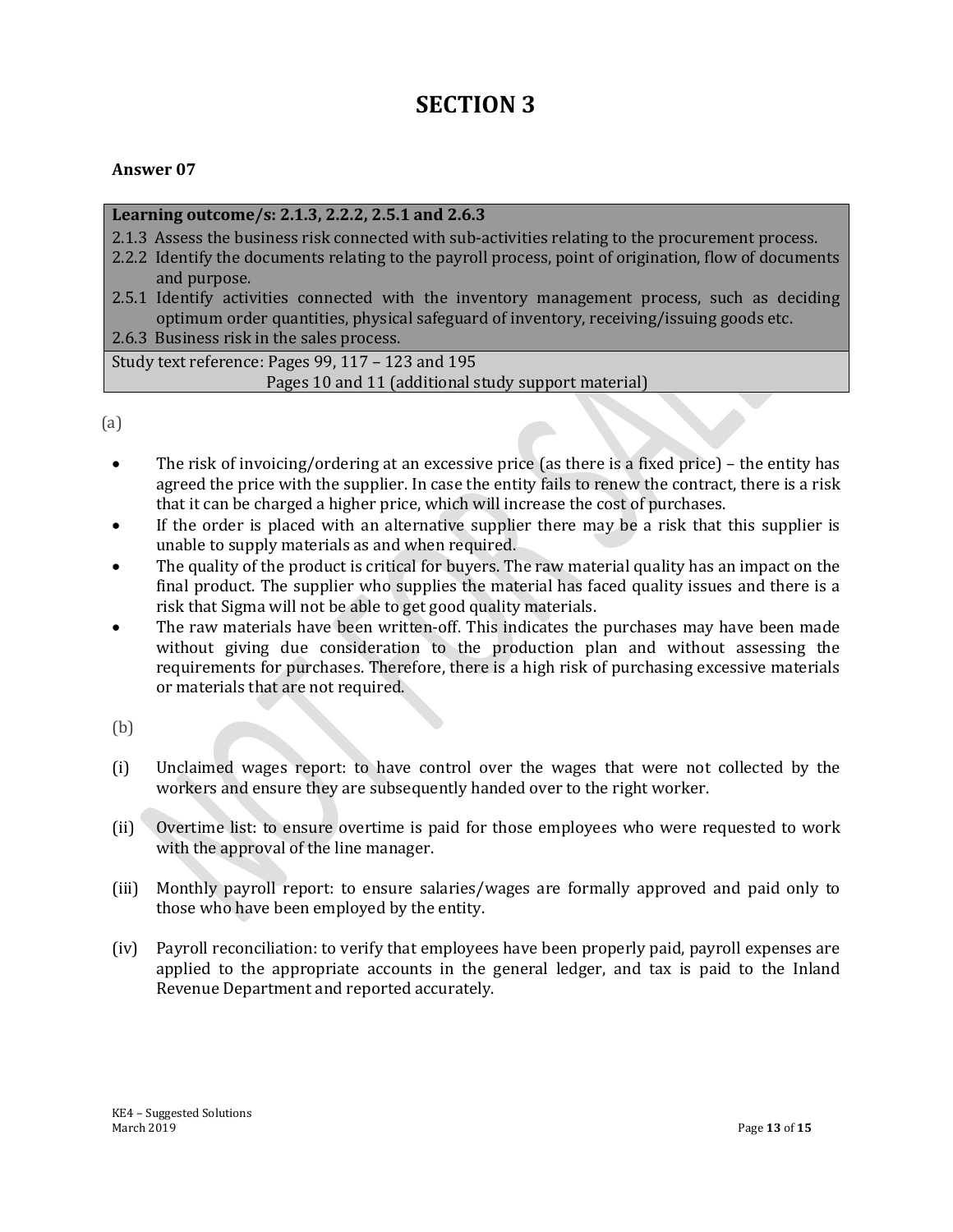- (c) (i)
	- Each production unit is different, prices are different, and the consumption of materials is slightly different. When there is no proper record of transfers the actual consumption and costs involved in each line of production cannot be accurately assessed.
	- When returned goods are not recorded appropriately, there is a risk of misplacement/theft of such assets or of them being wasted. There will also be an opportunity for fraud.
	- (ii) Transfers material transfer note Returns – material returned notes

(d)

- Sales orders should be evaluated by an authorised person in terms of quantity, product code, delivery date, availability of raw materials and other resources. They should be signed and confirmed by the sales manager and sent to the customer services department for order processing.
- There could be errors in entering sales order details to the system. There must be a process to check and confirm the accuracy of the data entered into the system, as this data is critical for delivering the right goods, at the right time to the customers.
- A person should be responsible for timely monitoring of the status of sales orders to ensure inventory and the quantity ordered are available for timely shipment of products. This person must also approve the sales orders for packing and shipment.
- In order to avoid any mistakes in packing and shipment, it is necessary to go through the descriptions of required goods mentioned in the sales orders with the packing list of the shipment. This will ensure the goods packed match the sales orders.

**(Total: 20 marks)**